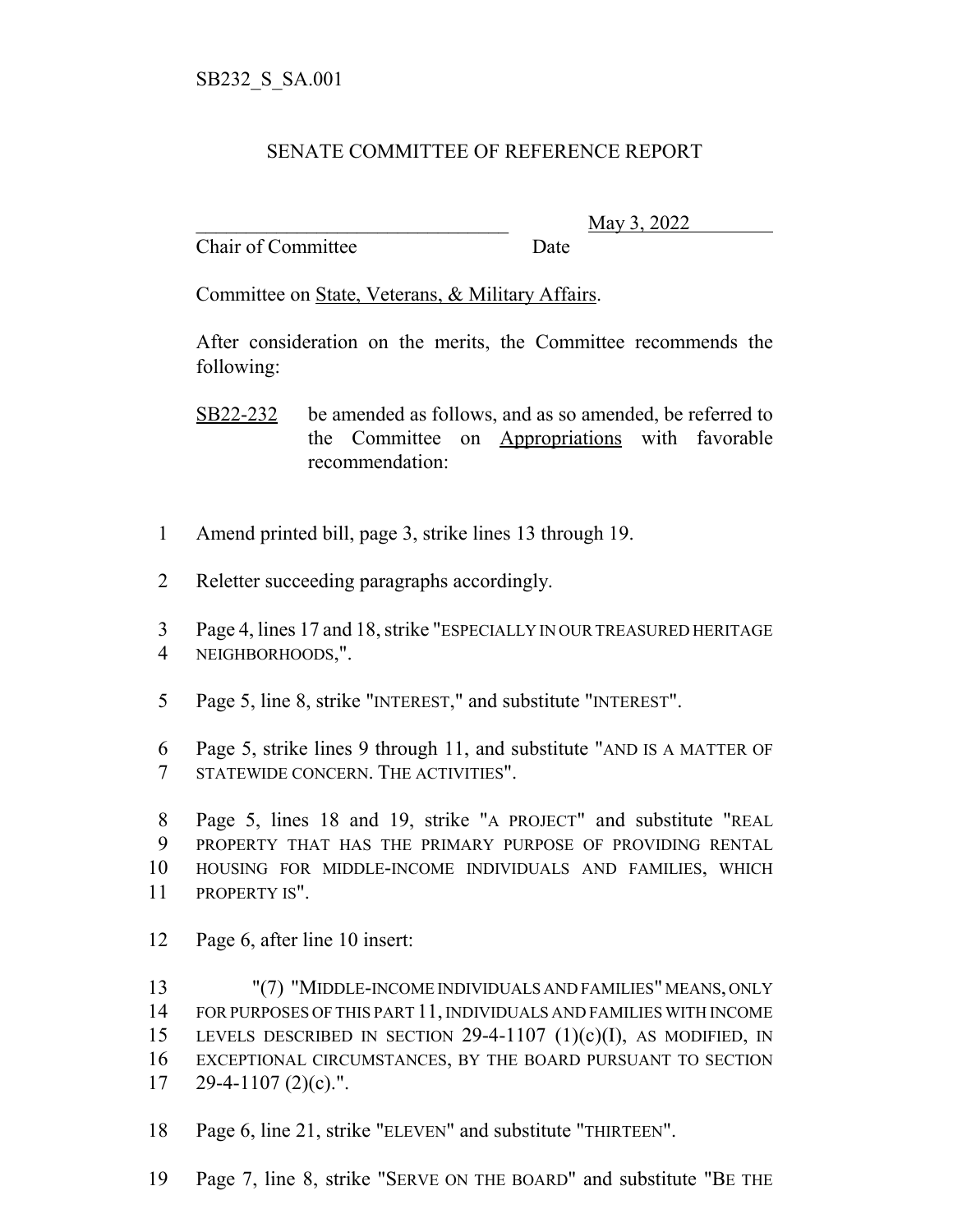DIRECTOR".

 Page 7, line 14, strike "WORKS ON THE DEVELOPMENT OF WORKFORCE HOUSING; AND" and substitute "HAS EXTENSIVE EXPERIENCE DEVELOPING HOUSING AT EIGHTY PERCENT TO ONE HUNDRED PERCENT AREA MEDIAN INCOME;".

Page 7, line 16, strike "DESIGNEE." and substitute "DESIGNEE; AND".

Page 7, after line 16 insert:

 "(F) BE THE DIRECTOR OF THE DIVISION OF HOUSING ESTABLISHED 9 IN SECTION 24-32-704, OR THE DIRECTOR'S DESIGNEE.".

- Page 7, line 20, strike "THREE" and substitute "FOUR".
- Page 7, line 21, strike "THREE" and substitute "FOUR".
- Page 10, line 18, after "(11)" insert "(a)".
- Page 11, after line 6 insert:

 "(b) PROPERTY SOLD BY THE AUTHORITY OR OTHERWISE NOT OWNED BY THE AUTHORITY, A CONTROLLED ENTITY, OR OTHER GOVERNMENTAL ENTITY EXEMPT FROM TAXATION SHALL BE SUBJECT TO ALL TAXATION AND ASSESSMENTS IMPOSED BY THE STATE, A CITY, A COUNTY, A CITY AND COUNTY, ANY OTHER POLITICAL SUBDIVISION OF THE STATE, OR A LOCAL GOVERNMENTAL ENTITY.".

- Page 11, line 11, after "(13)" insert "(a)".
- Page 11, after line 19 insert:

22 "(b) ON A QUARTERLY BASIS, THE AUTHORITY SHALL SUBMIT A 23 REPORT TO THE GOVERNOR, TO THE STATE AUDITOR, AND TO THE SENATE COMMITTEES ON FINANCE AND HEALTH AND HUMAN SERVICES OR ANY SUCCESSOR COMMITTEE, AND THE HOUSE OF REPRESENTATIVES COMMITTEES ON FINANCE, HEALTH AND INSURANCE AND PUBLIC AND BEHAVIORAL HEALTH AND HUMAN SERVICES OR ANY SUCCESSOR COMMITTEES.ANY DEVELOPER OR OPERATOR OF AN AFFORDABLE RENTAL HOUSING PROJECT MUST PROVIDE TO THE AUTHORITY INFORMATION REQUIRED BY THIS SUBSECTION (13)(b). THE REPORT SHALL INCLUDE FOR EACH AFFORDABLE RENTAL HOUSING PROJECT: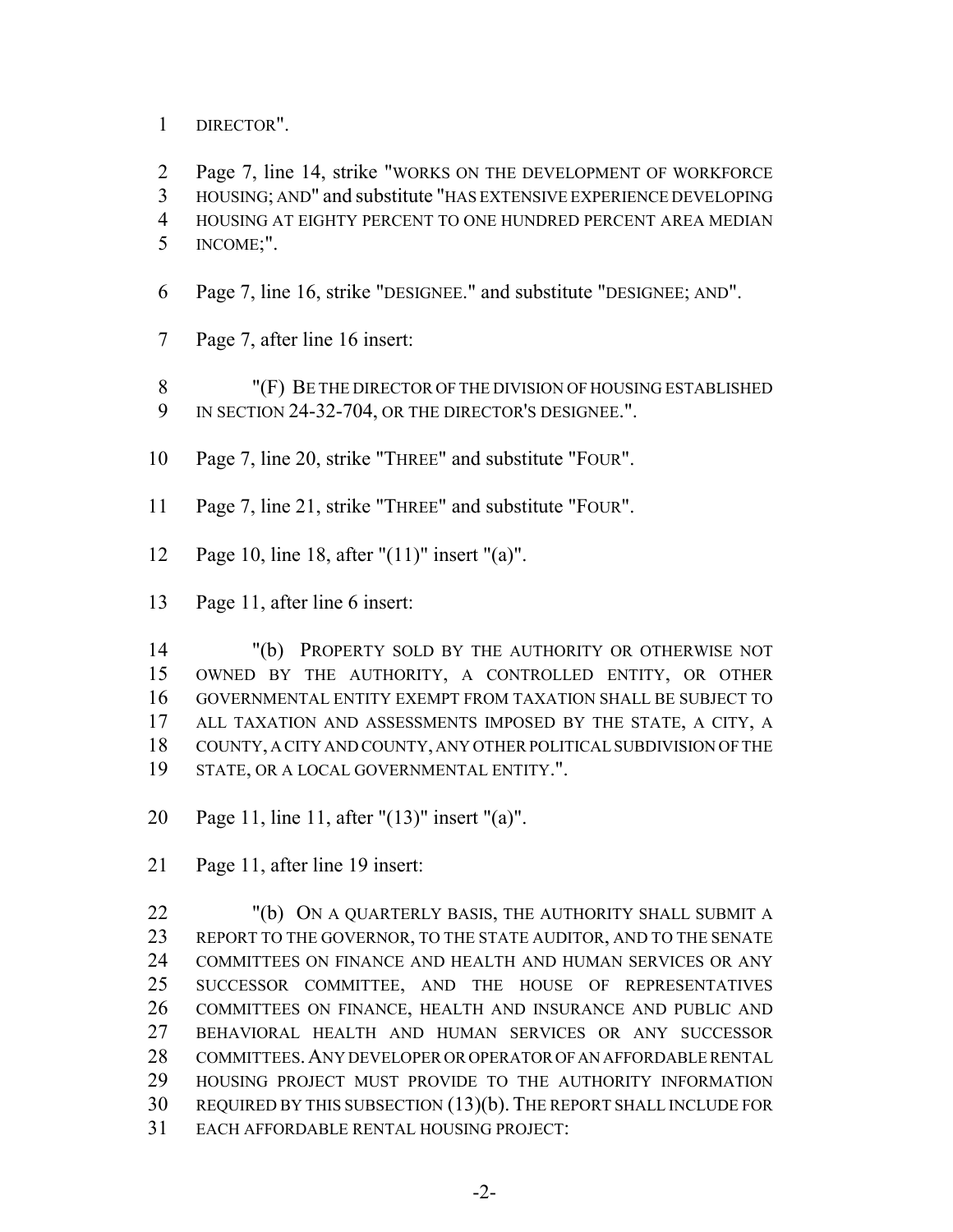- (I) THE NUMBER OF UNITS DEVELOPED AND MUST SPECIFY AT WHAT AREA MEDIAN INCOME LEVELS;
- (II) THE NUMBER OF UNITS OCCUPIED;
- (III) THE AVERAGE AREA MEDIAN INCOME BEING SERVED;
- (IV) THE ACTUAL RENTS CHARGED FOR EACH UNIT;
- (V) ACTUAL INCOMES OF HOUSEHOLDS RESIDING WITHIN THE UNITS AND LENGTH OF OCCUPANCY;
- (VI) THE AVERAGE MARKET RENT FOR A UNIT OF THE SAME TYPE, SIZE, AND AMENITIES PRIOR TO THE DEVELOPMENT OF AN AFFORDABLE RENTAL HOUSING PROJECT; AND

 (VII) THE AVERAGE MARKET RENT FOR A UNIT OF THE SAME TYPE, 12 SIZE, AND AMENITIES AFTER ONE YEAR OF OCCUPANCY OF AT LEAST  $50\%$  OF THE UNITS DEVELOPED IN THE AFFORDABLE RENTAL HOUSING PROJECT, AND FOR EACH YEAR THEREAFTER.".

- Page 13, line 12, strike "PART 11;" and substitute "PART 11. NOTHING IN THIS SUBSECTION (1)(m) GRANTS THE AUTHORITY THE POWER TO
- 17 REDEFINE TERMS THAT ARE ALREADY DEFINED IN THIS PART 11.".
- Page 15, line 24, strike "ACTIVITIES;" and substitute "ACTIVITIES. THE AUTHORITY SHALL HIRE FULL-TIME STAFF WHO ARE FULL-TIME EMPLOYEES OF THE AUTHORITY AND ARE RESPONSIBLE FOR COMPLIANCE WITH PUBLIC MEETING LAWS AND OPEN RECORDS REQUESTS, AFFORDABLE RENTAL HOUSING PROJECT PROPOSAL SOLICITATION AND REVIEW, AND REPORTING.".
- Page 17, line 5, after "PROPOSALS" insert "AS PART OF AN INITIAL PILOT PROGRAM".
- Page 17, line 8, after the period add "THE AUTHORITY MAY CONTINUE TO SOLICIT PROPOSALS AS PART OF THE INITIAL PILOT PROGRAM; EXCEPT THAT THE AUTHORITY SHALL SELECT PROPOSED AFFORDABLE RENTAL HOUSING PROJECTS THAT WILL DEVELOP AN AGGREGATE OF NOT MORE THAN THREE THOUSAND FIVE HUNDRED UNITS. AFFORDABLE RENTAL HOUSING PROJECTS SELECTED IN THE INITIAL PILOT PROGRAM MUST HAVE GEOGRAPHIC, INCOME, AND PROJECT-SIZE DIVERSITY AND BE PROPOSED BY A VARIETY OF DEVELOPER ENTITIES INCLUDING NONPROFITS, HOUSING AUTHORITIES, FOR-PROFIT DEVELOPERS, OR LOCAL GOVERNMENTS.".
- Page 17, line 9, strike "THE" and substitute "SUBJECT TO THE PROVISIONS OF SUBSECTION  $(1)(a)$  OF THIS SECTION, THE".
- Page 17, line 20, after the period add "THE AUTHORITY'S OVERALL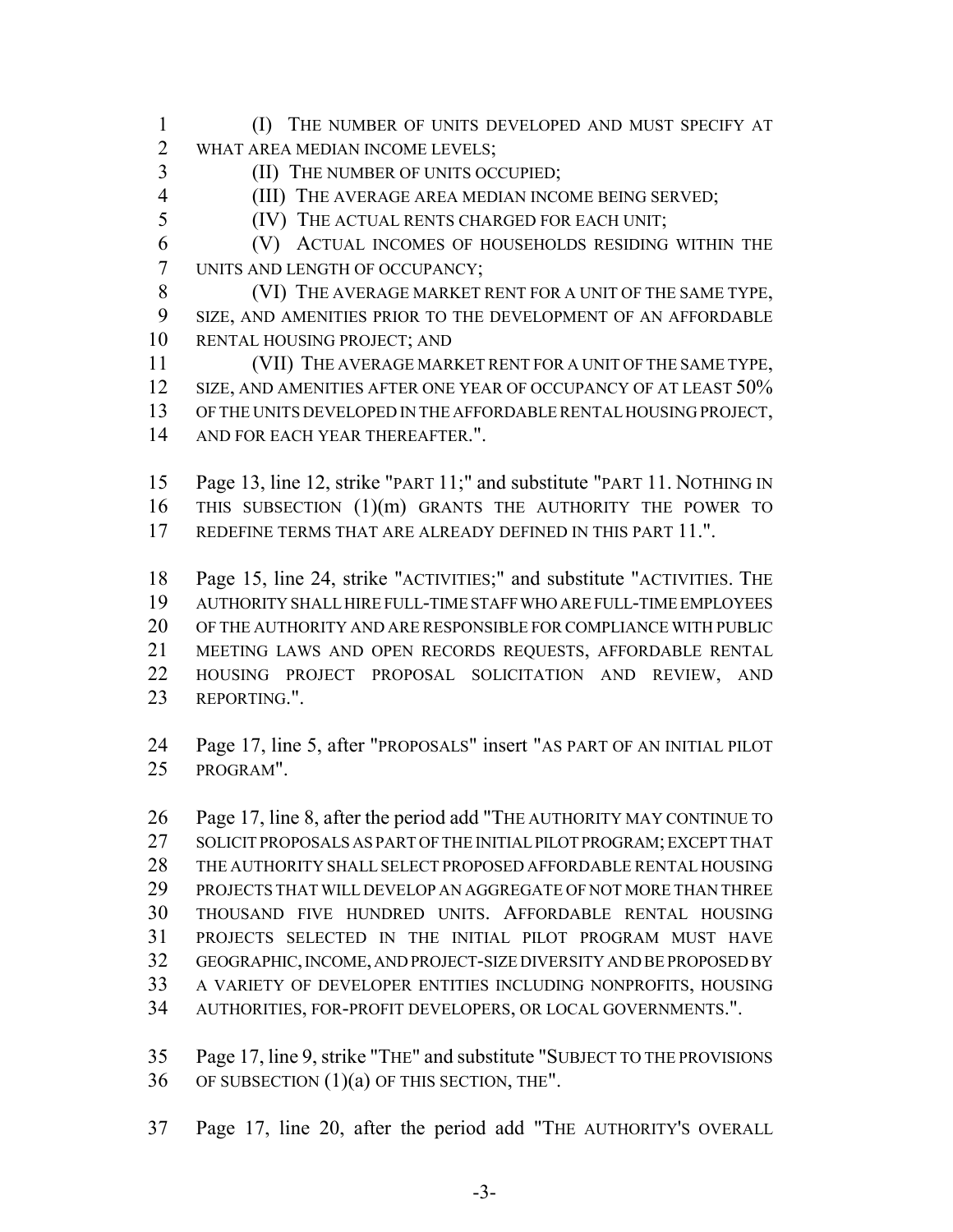PORTFOLIO OF AFFORDABLE RENTAL HOUSING PROJECTS MUST MAINTAIN

2 THAT EIGHTY PERCENT ARE NEW BUILD CONSTRUCTION PROJECTS.".

 Page 18, strike lines 6 through 19 and substitute "FAMILIES WITH ANNUAL INCOME OF THE HOUSEHOLD BETWEEN EIGHTY PERCENT AND ONE HUNDRED TWENTY PERCENT OF THE AREA MEDIAN INCOME OF THE HOUSEHOLDS OF THAT SIZE IN THE COUNTY IN WHICH THE AFFORDABLE RENTAL HOUSING PROJECT IS LOCATED; EXCEPT THAT, FOR MIDDLE-INCOME INDIVIDUALS AND FAMILIES RESIDING IN A RURAL RESORT COUNTY, THE ANNUAL INCOME OF THE HOUSEHOLD SHALL BE BETWEEN EIGHTY PERCENT AND ONE HUNDRED FORTY PERCENT OF THE AREA MEDIAN INCOME OF THE HOUSEHOLDS OF THAT SIZE IN THE COUNTY IN 12 WHICH THE AFFORDABLE RENTAL HOUSING PROJECT IS LOCATED;".

Page 18, line 23, strike "AND".

Page 18, strike lines 24 through 27 and substitute:

 "(IV) PROVIDES FOR THE LONG-TERM AFFORDABILITY OF RENTAL UNITS;

 (V) HAS MINIMAL NEGATIVE IMPACT ON EXISTING OR PLANNED AFFORDABLE HOUSING PROJECTS IN THE STATE, WHICH IMPACTS SHALL BE EVALUATED BY THE AUTHORITY IN CONSULTATION WITH OTHER HOUSING AUTHORITIES, NONPROFITS, LOCAL GOVERNMENTS, OR ANY OTHER APPLICABLE ENTITY;

 (VI) TARGETS A DIVERSE RANGE OF INCOME LEVELS AND PROPOSES AT LEAST TWENTY PERCENT OF THE RENTAL UNITS FOR INDIVIDUALS AND FAMILIES WITH ANNUAL INCOME OF THE HOUSEHOLD AT EIGHTY PERCENT OF THE AREA MEDIAN INCOME OF HOUSEHOLDS OF THAT SIZE IN THE COUNTY IN WHICH THE HOUSING IS LOCATED OR DEMONSTRABLY TARGETS THE LOWEST POSSIBLE AREA MEDIAN INCOME GIVEN THE PROPOSED SCOPE OF THE DEVELOPMENT; AND

 (VII) PROMOTES MIXED-INCOME DEVELOPMENT WHERE A PERCENTAGE OF UNITS, PROPORTIONAL TO THE LOCAL DEMONSTRATED HOUSING NEEDS WITHIN A PARTICULAR DEVELOPMENT, HAVE RESTRICTED AVAILABILITY TO HOUSEHOLDS AT OR BELOW THE INCOME LEVELS SPECIFIED IN SUBSECTION (1)(c)(I) OF THIS SECTION.THE PERCENTAGE OF RESTRICTED UNITS AND AFFORDABILITY LEVELS MUST COMPLY WITH ANY LOCAL LAWS PROMOTING THE DEVELOPMENT OF NEW AFFORDABLE HOUSING UNITS PURSUANT TO SECTION 29-20-104 (1).".

Page 19, strike lines 8 through 18.

Page 20, after line 1, insert: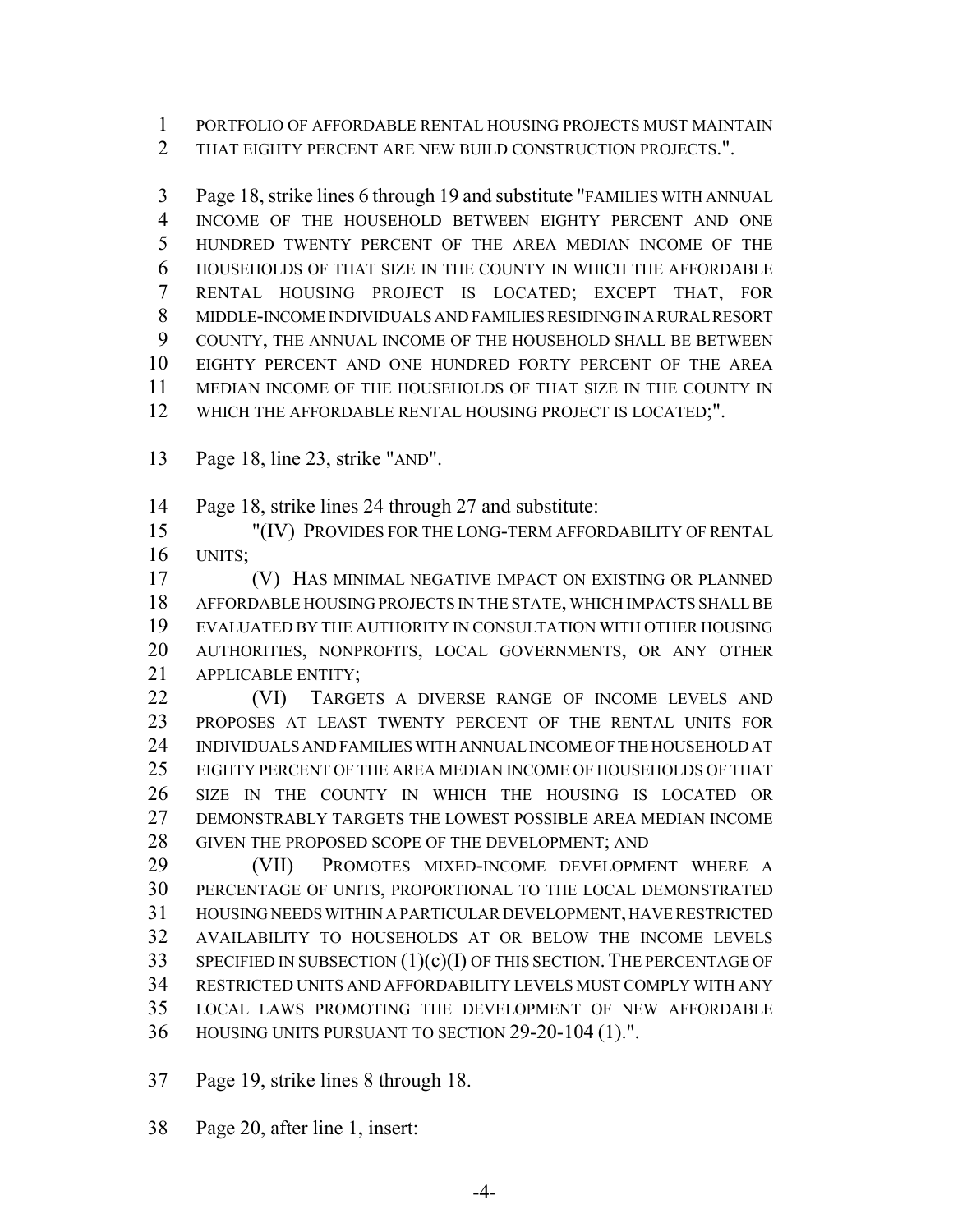"(II) SHOW HOW THE DEVELOPMENT ALIGNS WITH THE IDENTIFIED NEEDS OF A COMMUNITY WHERE THE PROPOSED AFFORDABLE RENTAL HOUSING PROJECT WILL BE LOCATED, AS DEFINED IN THE COMMUNITY'S HOUSING NEEDS ASSESSMENT, WHERE AVAILABLE.".

- Renumber succeeding subparagraphs accordingly.
- Page 20, line 24, after the period add "A PROPOSED AFFORDABLE RENTAL
- HOUSING PROJECT THAT RECEIVES A WAIVER BY THE BOARD PURSUANT TO
- 8 THIS SUBSECTION (2)(c) MUST STILL TARGET MIDDLE-INCOME HOUSING IN
- THE PROPOSAL.".
- Page 21, strike lines 1 through 7 and substitute "INCLUDE AN AGREEMENT FROM THE DEVELOPER AND THE OPERATOR".
- Page 21, after line 10 insert:

 "(4) (a) THE AUTHORITY SHALL ESTABLISH A PROCESS TO PROVIDE NOTIFICATION TO LOCAL GOVERNMENTAL ENTITIES WHERE A PROPOSED AFFORDABLE RENTAL HOUSING PROJECT WILL BE LOCATED PRIOR TO SELECTION OF THE PROJECT.

 (b) THE AUTHORITY MUST WORK IN COOPERATION WITH AND SOLICIT FEEDBACK FROM OVERLAPPING LOCAL GOVERNMENTAL ENTITIES FOR ANY PROPOSED AFFORDABLE RENTAL HOUSING PROJECT. IF, AFTER GOOD FAITH NEGOTIATIONS, A HOME RULE MUNICIPALITY THAT HAS OPTED 21 INTO THE PILOT PROGRAM SET FORTH IN SUBSECTION (1)(a) OF THIS SECTION, OR A COUNTY IF A PROPOSED AFFORDABLE RENTAL HOUSING PROJECT IS LOCATED OUTSIDE OF A HOME RULE MUNICIPALITY AND THAT 24 HAS OPTED INTO THE PILOT PROGRAM SET FORTH IN SUBSECTION (1)(a) OF THIS SECTION, IN COOPERATION WITH OTHER IMPACTED ENTITIES, DETERMINES THAT THE PROPOSED AFFORDABLE RENTAL HOUSING PROJECT IS NOT FEASIBLE AS PROPOSED, THE AUTHORITY SHALL NOT SELECT THE PROPOSED AFFORDABLE HOUSING RENTAL PROJECT.".

Renumber succeeding subsections accordingly.

 Page 21, line 16, after the period add "THE AUTHORITY MAY ESTABLISH ADDITIONAL RESTRICTIONS ON DEVELOPER FEES, INCLUDING CAPS ON OPERATING FEES AND OTHER MARKUPS, WHICH SHALL BE SET FORTH IN THE CONTRACT.".

Page 21, line 19, strike "AUTHORITY." and substitute "AUTHORITY; EXCEPT

THAT, AND SUBJECT TO APPROVAL BY THE AUTHORITY, A HOUSING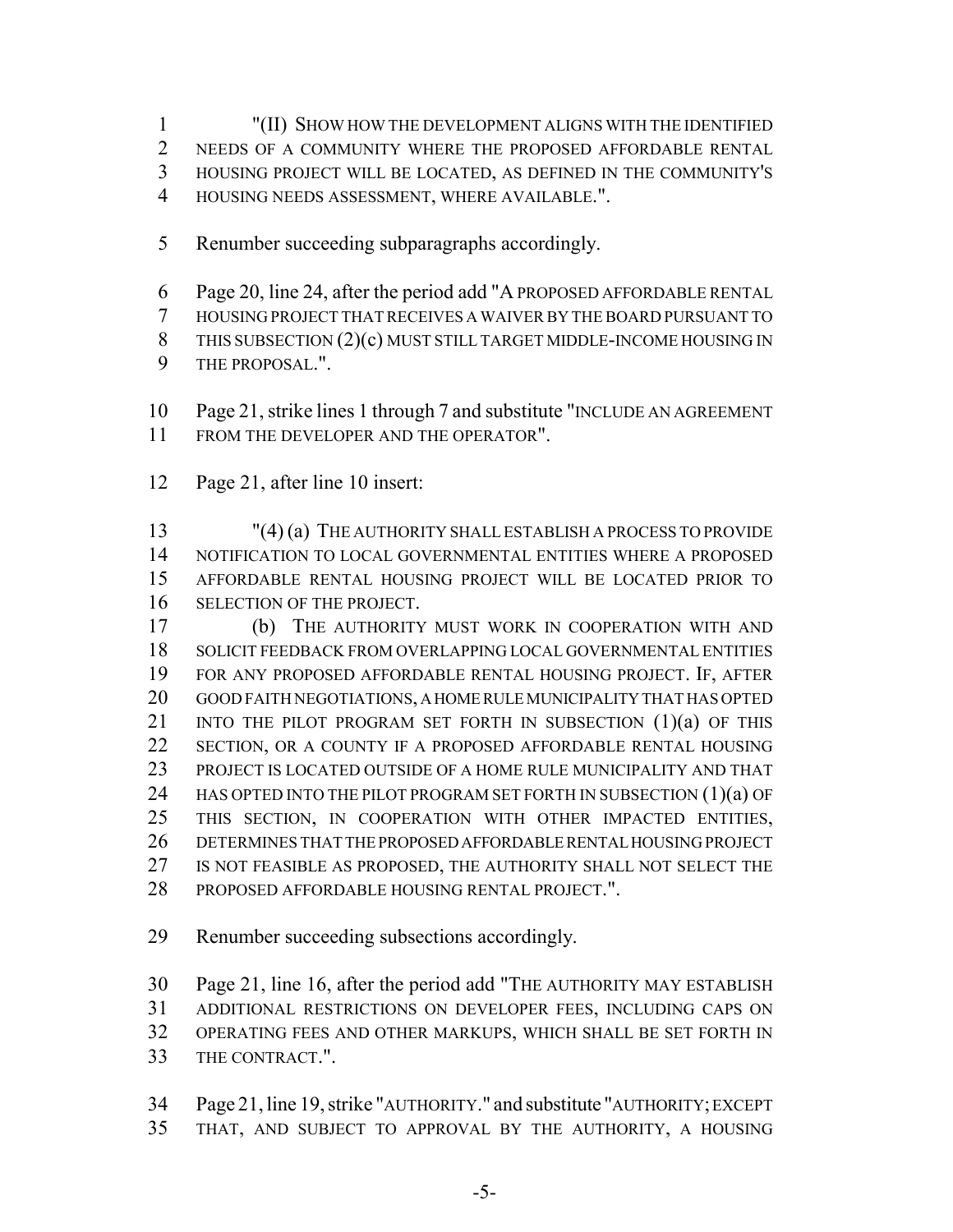AUTHORITY WHOSE PROPOSAL IS SELECTED MAY RETAIN A PORTION OF 2 INTEREST IN THE AFFORDABLE RENTAL HOUSING PROJECT.".

Page 22, after line 12, insert:

4 "(9) THE AUTHORITY SHALL CONTRACT WITH AN OUTSIDE GROUP TO EVALUATE THE SUCCESS OF ITS AFFORDABLE RENTAL HOUSING PROJECTS.".

Renumber succeeding subsections accordingly.

Page 22, line 13, strike "(10)" and substitute "(10) (a)".

 Page 22, line 24, after the period insert "RENT SET BY THE AUTHORITY MUST BE AT LEAST TEN PERCENT BELOW MARKET RENTAL RATES AND SHALL NOT EXCEED MAXIMUM RENTS FOR HOUSEHOLDS OF A GIVEN SIZE AND INCOME LEVEL AS PUBLISHED ANNUALLY BY THE COLORADO HOUSING AND FINANCE AUTHORITY CREATED IN SECTION 29-4-704.

 (b) RENTAL UNITS IN AN AFFORDABLE RENTAL HOUSING PROJECT SHALL NOT BE RENTED ON A SHORT-TERM BASIS.".

Page 23, after line 5 insert:

 "(12) THE AUTHORITY SHALL NOT UTILIZE STATE FUNDING WHERE THE MONEY ORIGINATES FROM THE FEDERAL "AMERICAN RESCUE PLAN ACT OF 2021", PUB.L. 117-2, AS THE ACT MAY BE SUBSEQUENTLY AMENDED, FOR ANY LOAN, GRANT, OR OTHER PROGRAM ESTABLISHED BY SENATE BILLS 22-146, 22-159, AND 22-160, ENACTED IN 2022, AND HOUSE BILLS 22-1282 AND 22-1304, ENACTED IN 2022.

23 (13) THE AUTHORITY SHALL NOT USE ANY FUNDING AVAILABLE TO IT TO ACQUIRE EXISTING FEDERAL LIHTC SUBSIDIZED PROPERTIES ADMINISTERED BY THE COLORADO HOUSING AND FINANCE AUTHORITY CREATED IN SECTION 29-4-704, THE COLORADO STATE AFFORDABLE 27 HOUSING TAX CREDIT SUBSIDIZED PROPERTIES, OR THE UNITED STATES DEPARTMENT OF AGRICULTURE 515 RURAL RENTAL HOUSING LOAN PROGRAM SUBSIDIZED PROPERTIES WITHOUT GUARANTEES OF CORRESPONDING AFFORDABILITY AND CONTINUANCE WITH ANY EXISTING RENTAL ASSISTANCE CONTRACTS.".

 Page 24, line 4, after "ACTIVITIES" insert "RELATING TO AFFORDABLE RENTAL HOUSING PROJECTS".

 Page 24, line 5, strike "DUTIES." and substitute "DUTIES RELATING TO AFFORDABLE RENTAL HOUSING PROJECTS.".